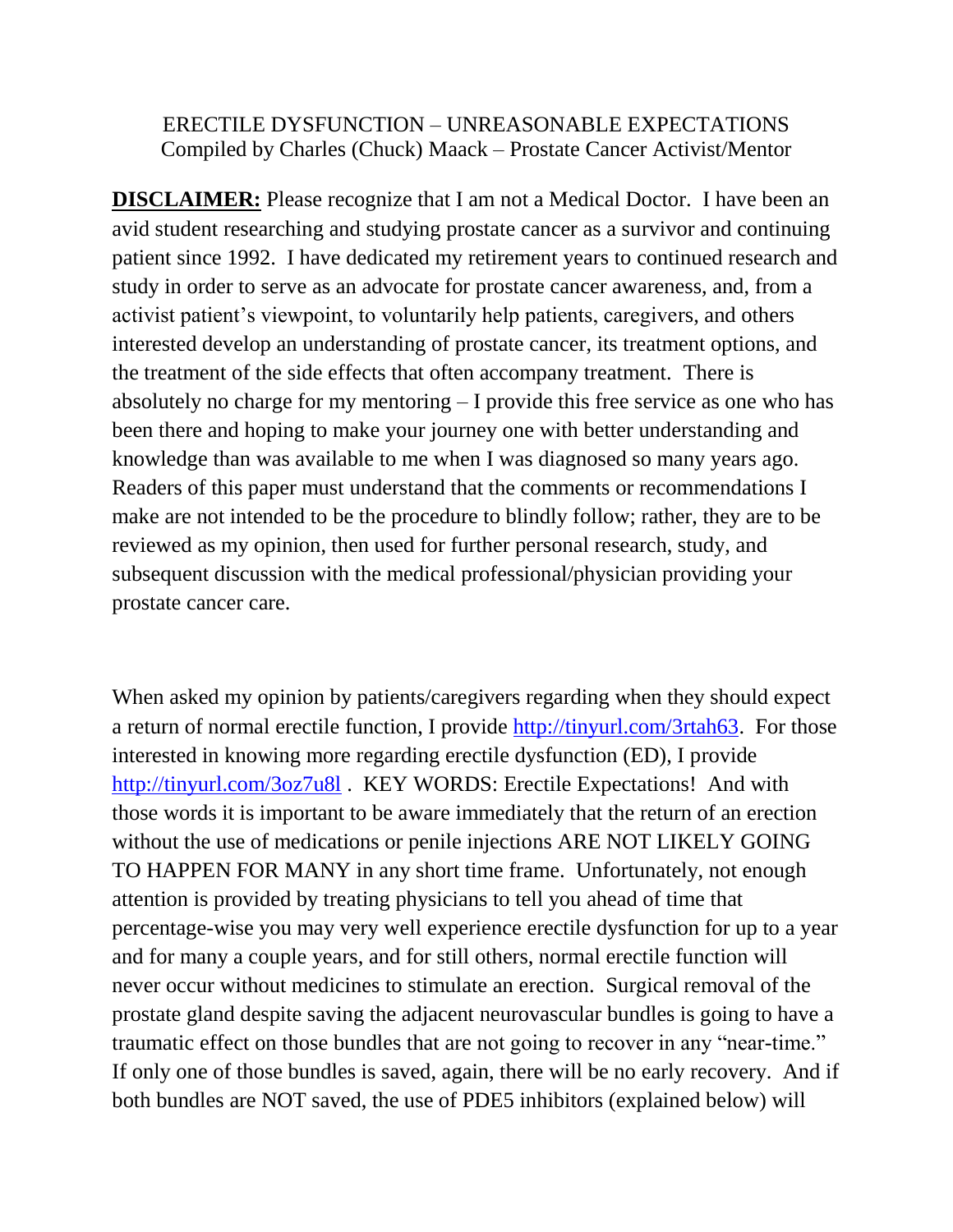have no effect on erectile function; only medications used in penile injections will be able to help bring about an erection. External Beam Radiation to the prostate gland and its periphery will include the neurovascular bundles as well as the penis that may result in similar erectile dysfunction that can then take quite some time to recover. ED in the first year following external beam radiation in any form may be negligible, but after the first year potency declines and ED elevates. Certainly advanced age, the use of androgen blockade, as well as comorbidities (vascular diseases, diabetes), contribute to impotence. The better the sexual function before radiation, the more likely patients may maintain function after treatment. Yet, about 30-40 percent of potent patients become impotent 5-10 years after RT. It usually does not occur right after radiation therapy but slowly develops over the years.

Freezing of the prostate gland (Cryotherapy) more often than not includes the neurovascular bundles, and when that occurs – as with removal of those bundles – only medications used in penile injections can provide an erection.

The trigger for penile erection is sexual stimulation reaching the brain. This paper provides an explanation of the somewhat complex activity that then ensues to bring about penile erection: [http://tinyurl.com/ldpvpro.](http://tinyurl.com/ldpvpro) The brain responds to the stimulation by signaling the heart to pump more blood into the penile arteries. These arteries promptly dilate to twice normal size. Blood-flow jumps sixteen times normal. As blood-flow increases in the arteries, it partly blocks the veins and traps the arterial blood. The two channels of the penis called "Corpus cavernosa" become so full of blood the penis lengthens and can double its cubic size. All of this can take place in a normal man within 60 seconds!

This marvelously elaborate system happens, or it doesn't, depending on the flow of blood. If any part of the process breaks down, getting or keeping an erection becomes impossible. The system can break down from many causes; surgical removal of or radiation to the prostate gland, mental/emotional problems, a new partner, stress, anxiousness, fear of sexual failure, disease involving the blood vessels, hypertension, diabetes, elevated cholesterol, some medications for high blood pressure, diffuse arterial disease (blockages in the small penile arteries), venous leak (though blood flows properly into the corpus cavernosa, the veins are not compressed to hold it where it is needed). Age plays a role since as men get older, the corpus cavernosa can lose their ability to stretch. When this happens, the chambers do not enlarge to accept an increase in blood sufficient to squeeze the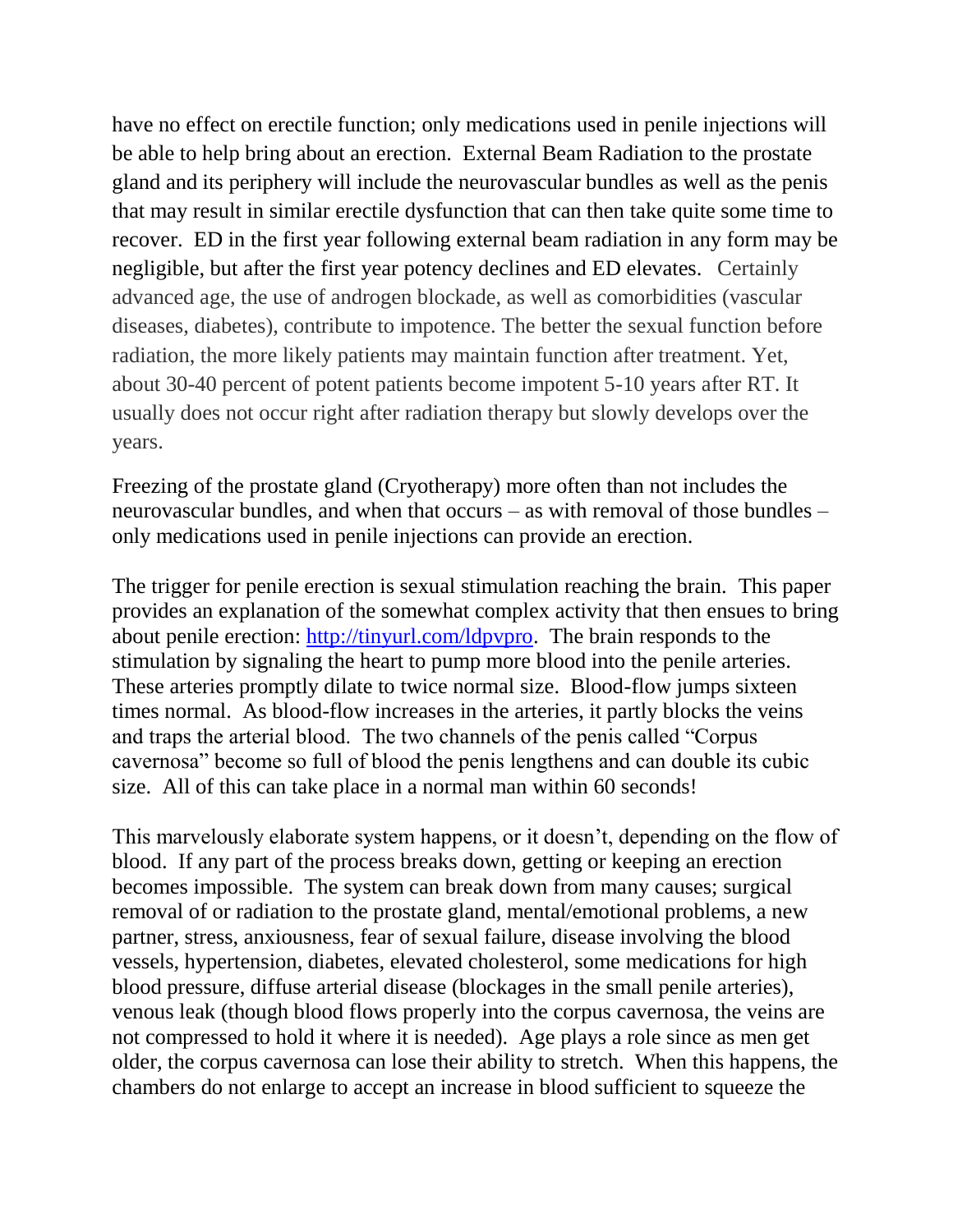veins and hold the blood in place. Other causes: low testosterone, damage to the nerves, muscles, or bones in the groin area, and even tobacco. Alcohol's impact on the libido and sexual capability is well put in the saying "As whiskey make desire go up, ability goes down." The methods to counter some of these problems are nearly the same today as they were those several years ago. PDE-5 inhibitors were not yet available. Trazadone and Ginseng where sometimes considered as aphrodisiacs that might dilate the penile arteries to an indefinite, varying extent. L'Arginine is another form of aphrodisiac but read my review below.

The current primary "aids" to hopefully still enable an erection and hopefully bring about natural erections are now PDE5 inhibitors (sildenafil as Viagra, vardenafil as Levitra, or tadalafil as Cialis – the most common names we are used to – as well as vardenafil HCI as Staxyn, and avanafil as Stendra) and penile injections (usually bimix or trimix), since both enhance arterial blood flow as well as necessary oxygenation of penile tissue.

A suggestion in the event venous leak may be the culprit is to take a ring from a Vacuum Erection Device (VED) and with penile injection move the ring to the base of the penis to hopefully hold the blood in for sufficient time for intercourse.

Since there are men who recommend the use of L-arginine, I see it important that I elaborate on the use of L-arginine:

A man taking this product also asked what I thought of L-Citrulline, since he had read that it is found in various fruits and supposedly is another form of aphrodisiac. Since Citrulline is a precursor to Arginine I felt an explanation of both the good as well as (and I think more importantly) the dangerous effects that could come from taking L-Arginine. Though many have apparently fared without problems with use of this product, there is much evidence of the harm that can come from side effects and drug interactions to those making use of the product without studying the product and having a physician participating in overseeing its use who is, himself/herself, reasonably knowledgeable in the product.

My advice when it comes to L-Arginine: Every so often L-arginine is recommended to those experiencing Erectile Dysfunction (ED). All well and good IF the side effects AND drug interactions are known before consuming. Use by those with heart issues and/or those already experiencing heartburn or ulcers should be avoided. Pay particular attention to the "Possible Drug Interactions" identified below. L-Arginine is not an herb appropriate to everyone.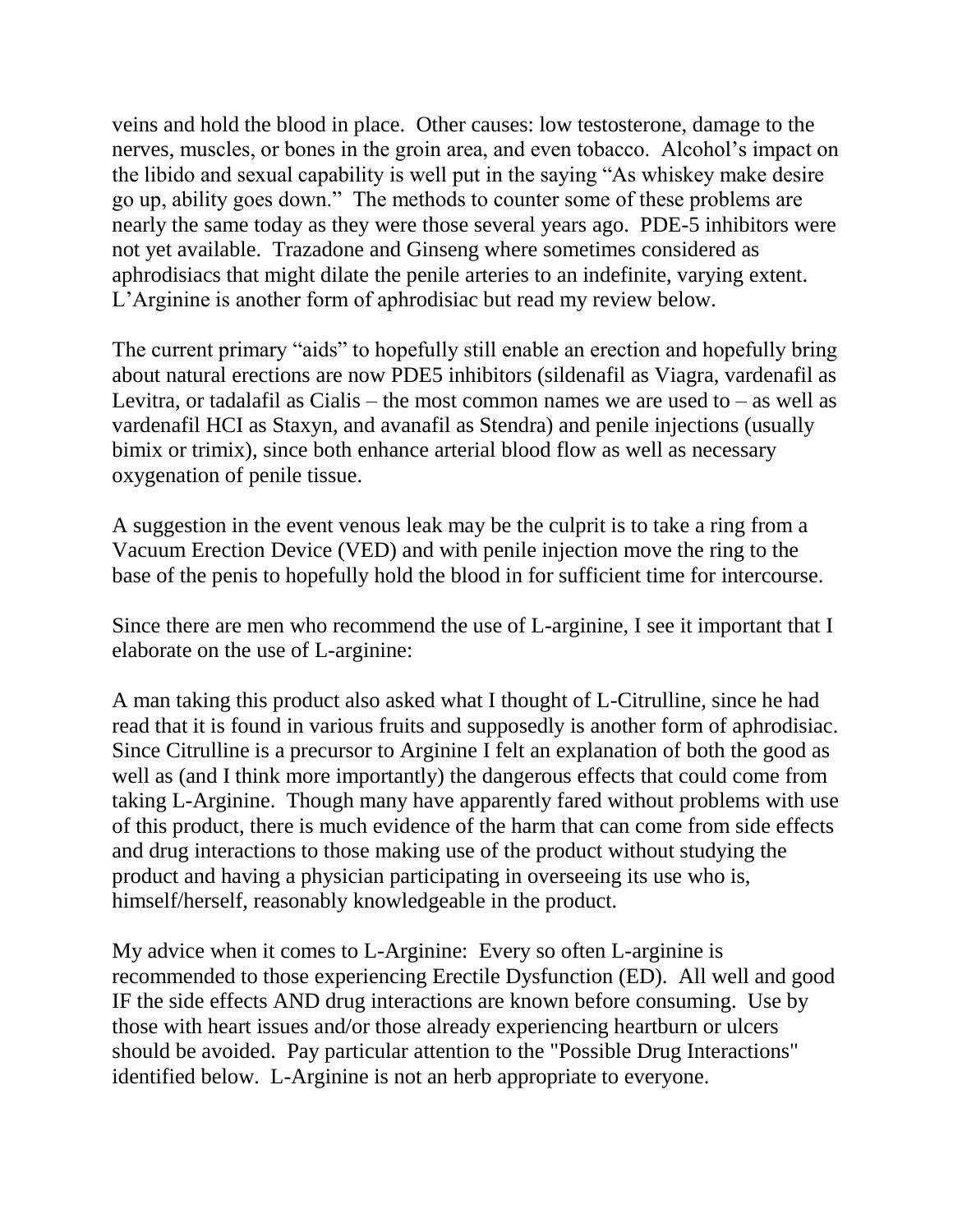What to know about L-Arginine before consuming:

# Erectile Dysfunction•

L-arginine has been used for erectile dysfunction. Like the drug sildenafil citrate (Viagra), L-arginine is thought to enhance the action of nitric oxide, which relaxes muscles surrounding blood vessels supplying the penis. As a result, blood vessels in the penis dilate, increasing blood flow, which helps maintain an erection. The difference in how they work is that Viagra blocks an enzyme called PDE5 which destroys nitric oxide and L-arginine is used to make nitric oxide.

In one study, 50 men with erectile dysfunction took either 5 grams of L-arginine per day or a placebo. After six weeks, more men in the L-arginine group had an improvement compared to those taking the placebo. Unlike Viagra, L-arginine must be taken daily.

# Wound healing

L-arginine's possible activity in wound repair may be due to its role in the formation of L-proline, an important amino acid that is essential for the synthesis of collagen.

### Other Conditions

L-arginine is also used for high blood pressure, migraines, sexual dysfunction in women, intermittent claudication, and interstitial cystitis.

#### Sources of L-Arginine

L-arginine is conditionally essential, which means that the body normally has enough. It's produced in the kidney and to a lesser extent, in the liver.

Food sources of L-arginine include plant and animal proteins, such as dairy products, meat, poultry, fish, and nuts. The ratio of L-arginine to lysine is also important - soy and other plant proteins have more L-arginine than animal sources of protein.

Severe burns, infections, and injuries can deplete the body's supply of arginine. Under these conditions, L-arginine becomes essential and it is necessary to ensure proper intake to meet the increased demands.

L-arginine is also essential for children with rare genetic disorders that impair the formation of L-arginine.

Side Effects of L-Arginine (MY NOTE: This is the important stuff to be aware)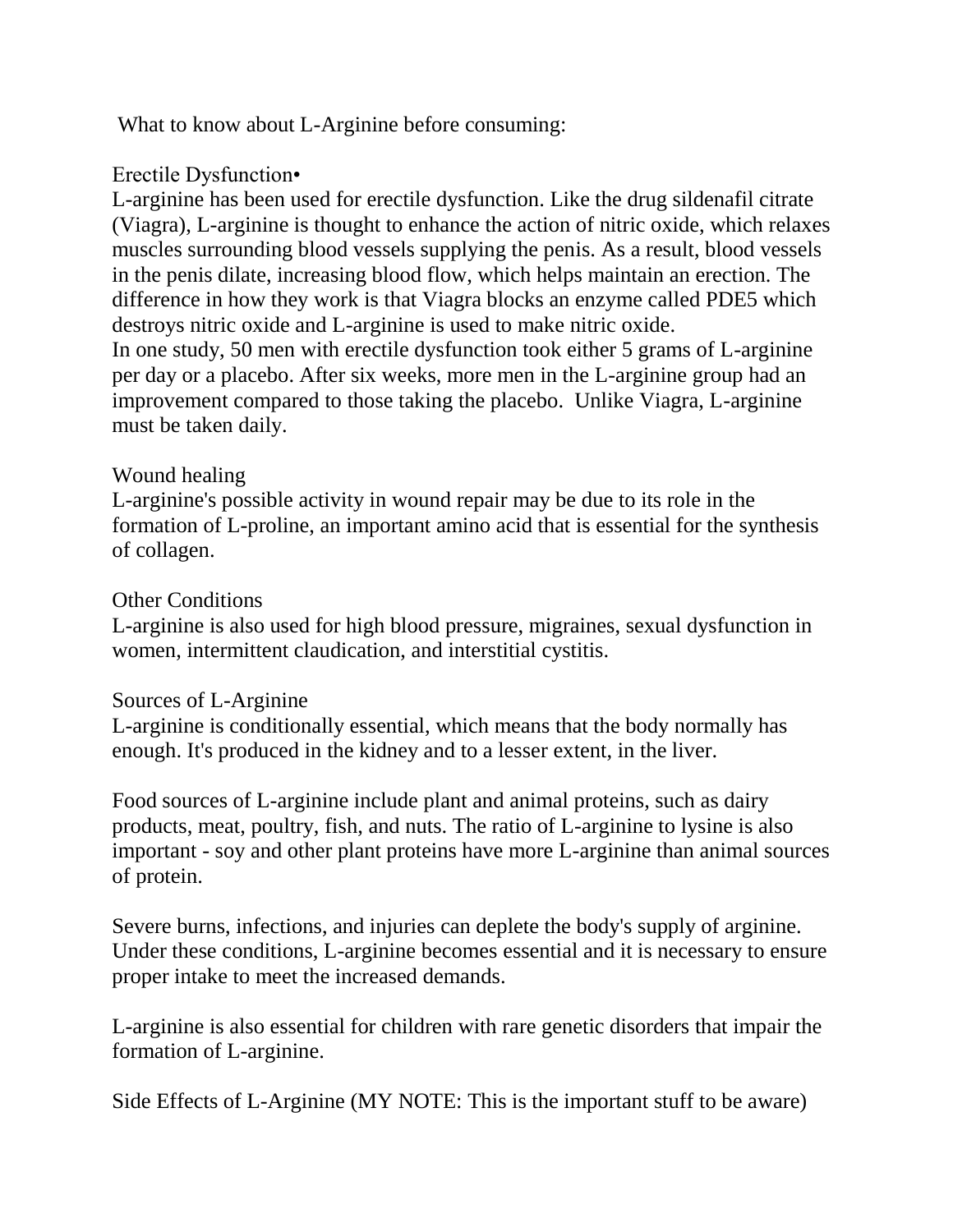L-arginine may lower blood pressure because it is involved in the formation of nitric oxide. It may also result in indigestion, nausea, and headache.

L-arginine should not be used following a heart attack. If you have a history of heart disease, consult your doctor before taking L-arginine.

Higher doses of arginine can increase stomach acid, so it may worsen heartburn, ulcers, or digestive upset cause by medications. Arginine appears to increase stomach acid by stimulating the production of gastrin, a hormone that increases stomach acid.

L-arginine may also alter potassium levels, especially in people with liver disease. People with kidney disease and those who take ACE inhibitors or potassium sparing diuretics should not use supplemental L-arginine unless they are under professional supervision. It may also alter the levels of other chemicals and electrolytes in the body, such as chloride, sodium, and phosphate.

Arginine may increase blood sugar levels, so it shouldn't be used by people with diabetes unless under a doctor's supervision.

People with genital herpes should not take L-arginine because it may aggravate their symptoms.

Possible Drug Interactions L-arginine may counteract the benefits of lysine to treat herpes.

NSAIDS (non-steroidal anti-inflammatories) or other drugs that are hard on the stomach should not be combined with L-arginine.

Drugs that alter potassium levels in the body, such as ACE inhibitors and potassium sparing diuretics.

In closing, A check of the internet can find both pros and cons regarding the use of L-arginine. I listed some of the areas of concern, and here is a comment regarding this product and cancer:

"Administration of large amounts of arginine to animals has been found both to promote and to interfere with cancer growth. In preliminary research, high intake (30 grams per day) of arginine has increased cancer cell growth in humans. On the